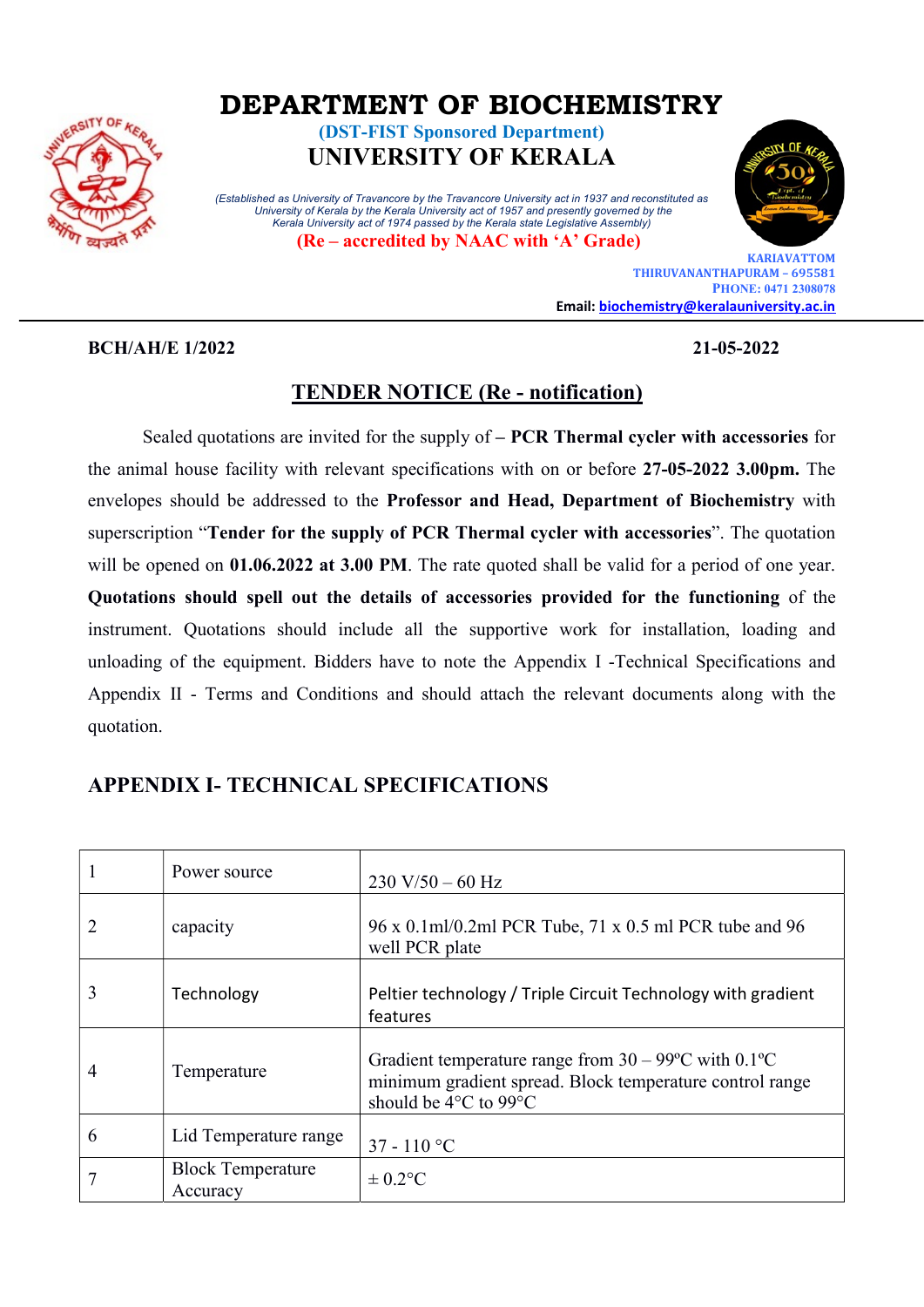| 8  | Maximum power<br>consumption | 700 W                                                                                                                                                                                                                                                                                                                                                                                                                                     |
|----|------------------------------|-------------------------------------------------------------------------------------------------------------------------------------------------------------------------------------------------------------------------------------------------------------------------------------------------------------------------------------------------------------------------------------------------------------------------------------------|
| 9  | <b>Block Homogeneity</b>     | $\leq \pm 0.3$ ° C (20°C to 72°C); $\leq \pm 0.4$ ° C (90°C)                                                                                                                                                                                                                                                                                                                                                                              |
| 10 | Heating rate                 | $3 °C/s$ ; Cooling rate: $2 °C/s$                                                                                                                                                                                                                                                                                                                                                                                                         |
| 11 | Other requirements           | Inbuilt advance scheduling feature for users convenience will<br>be a preference. Should have large display with Intuitive<br>Graphic programming and Administrator and user login with<br>or without PIN for enhanced security. Should have Time<br>and/or Temperature increment cycles in PCR program.<br>Calibration according to NIST (USA), DKD/PTB (Germany)<br>UKAS/NPL (UK), UL/cUL listed.<br>Should comply to RoHS (2011/65/EU) |
| 12 | Accessories                  | 1. Mini gel electrophoretic unit with programmable power<br>supply<br>2. Centrifuges<br>3. Micropipettes<br>4. Kits with pipette stand and flex tips<br>5. Vortex mixer<br>6. Mini cooler -20°C<br>7. PCR tubes 0.2 ml<br>8. Incubator<br>9. UPS                                                                                                                                                                                          |
| 13 | Warranty/AMC                 | Minimum 2year warranty / AMC                                                                                                                                                                                                                                                                                                                                                                                                              |

# APPENDIX II- TERMS AND CONDITIONS

- 1. The main envelop should be superscribed: "Tender for the supply of PCR Thermal cycler with accessories". Last date of submission ............................ The date of Opening of Technical Bid and Financial Bid is indicated above.
- 2. For those bidders submitting tenders for more than one model, separate applications for each model (Tender Bid and Financial Bid) must be submitted. If more than one model is quoted in a single tender it will be summarily rejected.
- 3. The tenders received late, without required documents or incomplete in any respect / misleading will be summarily rejected.
- 4. The proposals shall be submitted in two parts, viz. Technical bid and Financial bid in two separate sealed envelopes (with respective marking superscribed in bold). The first envelope (envelope 1) marked "Technical bid" should include the technical specifications. The first envelope should not contain any cost information whatsoever. The second envelope (envelope 2) marked "Financial bid" should contain the detailed price offer in prescribed format. Both the sealed envelopes Technical bid and Financial bid should be placed in a bigger sealed cover. The top of cover must also contain Name and Address of the tenderer, telephone and other contact details for further correspondence. The financial bids of only technically acceptable offers will be opened for further evaluation and ranking before awarding the contract.
- 5. The Bidder should be a manufacturer or their dealer specifically authorized by the manufacturer to quote on their behalf for this tender. Certificate to this effect should be included in the quotation.